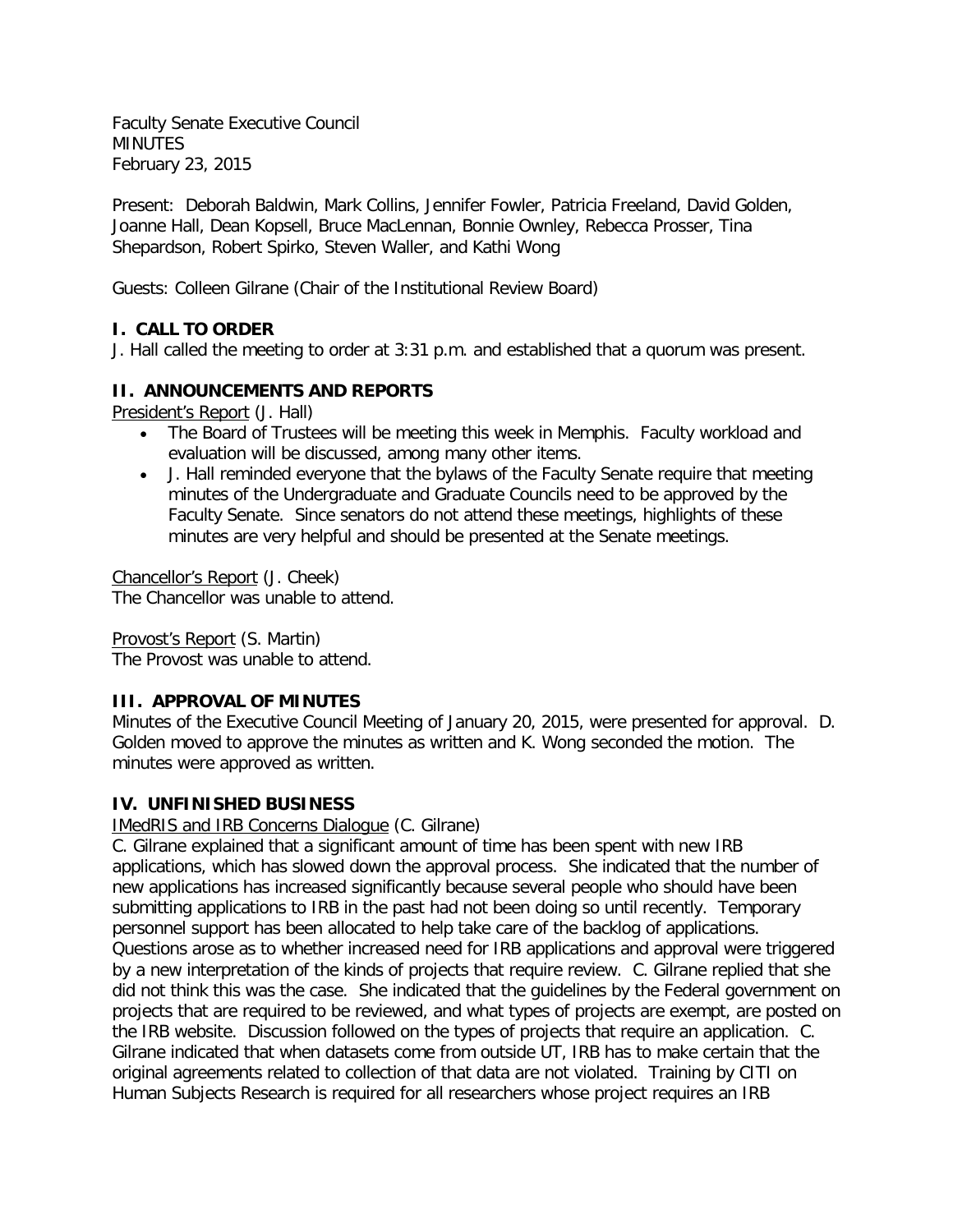application. C. Gilrane confirmed that undergraduates participating with research projects in the Exhibition of Undergraduate Research and Creative Achievement are required to submit an application and take CITI training.

Revisiting Faculty Student Relationship Proposed Policy (J. Fowler)

The policy was revised by the Faculty Affairs Committee based on comments from the Faculty Senate Executive Council. The revised policy is posted at [http://cdn-](http://cdn-senate.utk.edu/files/2014/08/Relationships-Between-Faculty-and-Students-_updated.pdf)

[senate.utk.edu/files/2014/08/Relationships-Between-Faculty-and-Students-\\_updated.pdf.](http://cdn-senate.utk.edu/files/2014/08/Relationships-Between-Faculty-and-Students-_updated.pdf) Discussion followed on use of the word "amorous" in section 2.2.6.1. To better clarify the meaning of this word, one sentence was changed:

**2.2.6.1 Definitions.** This policy applies to all faculty as defined in chapters 3 and 4 of the Faculty Handbook, whether employed full-time or part-time, whether paid or unpaid. For the purpose of this policy, "relationship" includes any amorous or sexual conduct, whether occurring one time, occasionally, or regularly. Amorous Inappropriate conduct is defined to be those behaviors that include are distinct fromsexual actions and vetor that indicate an pecialamorous relationship that is outside of the accepted norms for teacher-student relationships. Colleges, departments, offices, or other units may impose more restrictive policies governing relationships with students, which shall take precedence over this policy except to the extent such policies violate any Board of Trustees policy or conflict with law.

The revised document will be presented for a vote at the Senate meeting on Monday, March 2, 2015, and is posted on the Senate website [\(http://cdn-](http://cdn-senate.utk.edu/files/2014/08/Relationships-Between-Faculty-and-Students-4.pdf)

[senate.utk.edu/files/2014/08/Relationships-Between-Faculty-and-Students-4.pdf\)](http://cdn-senate.utk.edu/files/2014/08/Relationships-Between-Faculty-and-Students-4.pdf).

### Elections Progress Report (B. MacLennan)

B. MacLennan gave the number of new senators that are needed from each college and the number of candidates reported by each caucus (in parentheses):

- Architecture and Design one (3 tenured/tenure track)
- Business Administration three (1 non-tenure track)
- Communication and Information two (no report from caucus)
- Education, Health and Human Sciences three (caucus started recruiting on Feb. 11<sup>th</sup>)
- Engineering three (8 tenured/tenure track)
- Law one (tenured/tenure track; will vote at faculty meeting)
- Arts and Sciences Humanities five (caucus is waiting for list of eligible faculty)
- Arts and Sciences Natural Sciences five (includes 2 empty seats expiring in 2016 and 2017; no report from caucus)
- Arts and Sciences Social Sciences two (no report from caucus)
- Nursing one (2 tenured/tenure track)
- Social Work one (still seeking candidates as of Feb  $15<sup>th</sup>$ )
- Agricultural Sciences and Natural Resources and UT Extension four (at least 1 from UT Extension; 8 tenured/tenure track, including 2 from UT Extension)
- Veterinary Medicine one (no report from caucus)

M. Collins asked if two candidates are needed to run for each open position. D. Golden responded that ideally the answer was yes, but sometimes you have to go with the number that you have. R. Spirko announced that he had written an article about the rewards of serving on the Faculty Senate that would be released this week. The article has since been posted [\(http://tntoday.utk.edu/2015/02/26/faculty-senate-seeking-representatives/\)](http://tntoday.utk.edu/2015/02/26/faculty-senate-seeking-representatives/).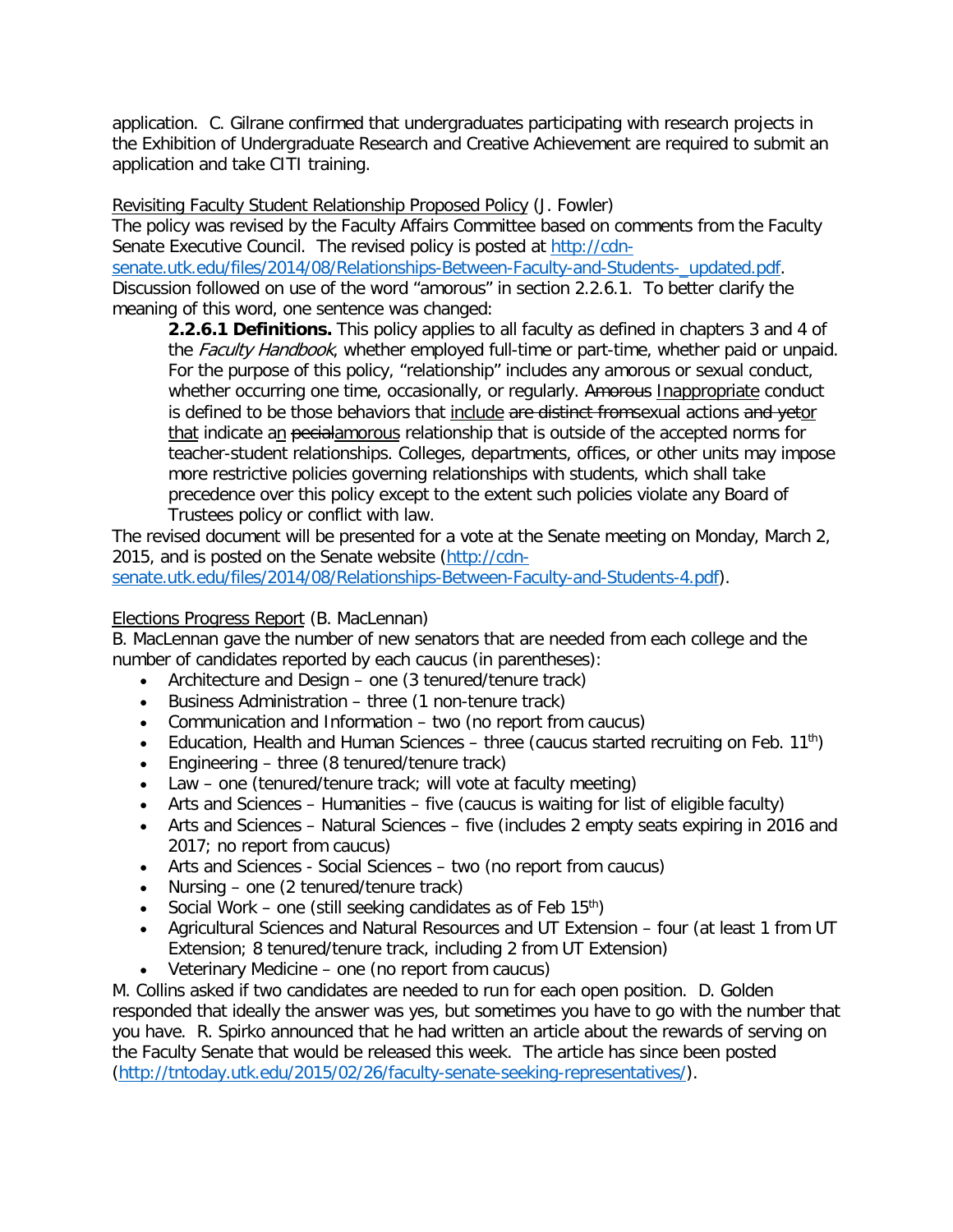# **V. REPORTS OF STANDING COMMITTEES**

### Faculty Affairs Committee (J. Fowler)

J. Fowler asked if the appropriate work flow had been followed with changes in the Senate bylaws related to Research Council. B MacLennan indicated that this had been done and he will make those approved changes official.

### Graduate Council (P. Freeland)

P. Freeland indicated that a new "leave of absence" policy is being developed, which will involve an examination of what happens with "incomplete" grades when a student takes a leave of absence. The College of Law is offering a new MS degree program that is mainly associated with international students who are receiving training in U.S. business law. A new Assistant Dean of the Graduate School (Stephanie Galloway) has been hired.

### Research Council (T. Shepardson)

- Nominations for the Chancellor's Awards have been submitted.
- Council continues to interact with R. Nobles about issues related to research compliance.
- The Council committee that reviews and recommends awards for SARIF GREs has been reinstated as funds have become available for these awards. Information and applications are available at [http://research.utk.edu/applications-for-2015-summer-gras](http://research.utk.edu/applications-for-2015-summer-gras-now-being-accepted/)[now-being-accepted/.](http://research.utk.edu/applications-for-2015-summer-gras-now-being-accepted/)
- The Undergraduate Research Fee Bill (sponsored by Travis Wilson, College of Arts and Sciences) proposes a fee of \$5 be levied on each undergraduate student entering the University of Tennessee in or after fall 2015. The fee is being proposed by undergraduate students. The fee would be directed to the Office of Undergraduate Research for support of summer research internships and travel to conferences. The proposal is posted at [http://cdn-senate.utk.edu/files/2014/08/Undergraduate-Research-](http://cdn-senate.utk.edu/files/2014/08/Undergraduate-Research-Fee-Bill.pdf)[Fee-Bill.pdf](http://cdn-senate.utk.edu/files/2014/08/Undergraduate-Research-Fee-Bill.pdf) and will be considered by Research Council at an upcoming meeting. D. Golden stated that there is also a pool of money that is allocated from the Student Programming Allocation Committee from students who do not opt in for use of their funds on student activities programming. He suggested that these funds may potentially be available to support undergraduate research.

# **VI. NEW BUSINESS**

# Faculty Handbook Issues

Questions were raised and discussion followed about whether annual evaluations of department heads by faculty, as described in section 1.4.5, page 5 of the *Faculty Handbook*, are occurring across the colleges. J. Hall will raise this issue with Chancellors Cheek and Arrington.

### Graduate Student Residency Resolution (J. Hall)

The resolution was presented at the Faculty Senate meeting of February 2, 2015, and is posted at [http://cdn-senate.utk.edu/files/2014/08/Residency-Bill\\_final\\_FacultySenate.pdf.](http://cdn-senate.utk.edu/files/2014/08/Residency-Bill_final_FacultySenate.pdf) Questions were raised about specific examples of how this affects students. Additional persons will be contacted for more information.